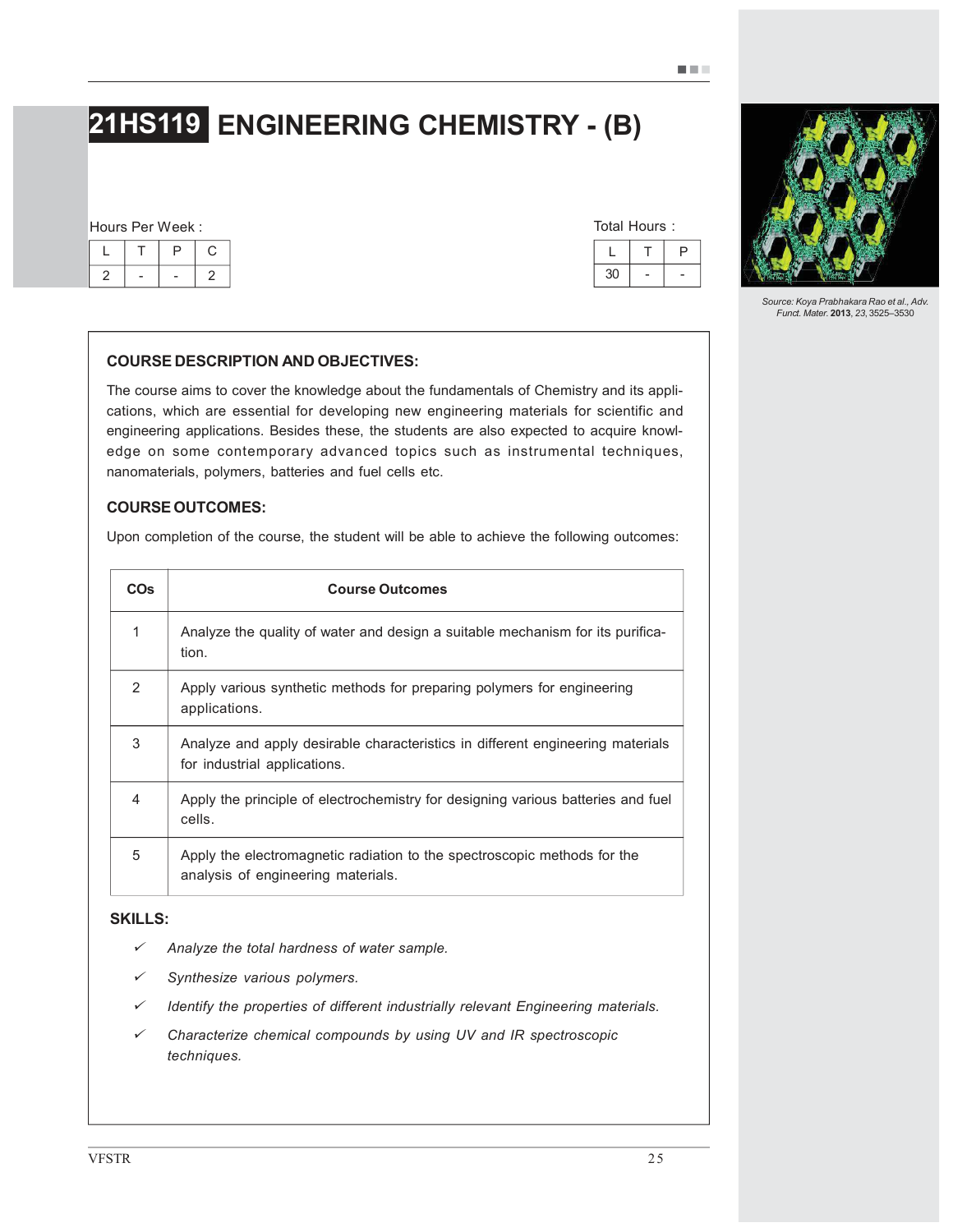I Year II Semester

#### Activities:

- *o Electroplating and Electroless plating on different metal surfaces.*
- *o Analysis of water and its purification.*
- *o Battery construction.*
- *o Preparation of soaps and detergents.*

# UNIT- I L-6

# CHEMICAL BONDING AND WATER TECHNOLOGY:

CHEMICAL BONDING: Introduction to VBT and VSEPR theory; Crystal field splitting of octahedral and tetrahedral complexes; Molecular orbital theory of diatomic molecules (O $_{\rm _2}$  and CO), Molecular orbital energy diagram of octahedral complex, Ex: Hexamine Cobalt (II).

WATER TECHNOLOGY: Hardness of water, Determination of hardness by EDTA and numerical problems; Softening of water by Ion-exchange process, Desalination of brackish water by electrodialysis, Reverse osmosis.

#### UNIT- II L-6

POLYMERS: Introduction-classification, Polymerization - types, Mechanism of addition polymerization; Preparation, properties and applications of polyethylene, Polymethyl methacrylate, Phenol formaldehyde, Nylon 6,6; Rubber-vulcanization, Synthetic rubbers – Buna-S, neoprene, conducting polymers (Ex: Polythiophene).

# UNIT- III L-6

# ENGINEERING MATERIALS:

REFRACTORIES: Classification and properties-refractoriness, refractoriness under load, Thermal stability, Thermal spalling, Porosity, Chemical inertness.

LUBRICANTS: Classification, Properties - viscosity, viscosity index, flash and fire points, Cloud and pour points, Aniline number, Mechanical stability, Carbon residue.

ABRASIVES: Hardness of abrasive, natural and artificial abrasives - properties and applications

NANOMATERIALS - CARBON NANOTUBES (CNT'S): Synthesis – electric arc discharge method and chemical vapor deposition method, Applications of CNT's in water purification and catalysis

# UNIT- IV L-6

# BATTERIES AND CORROSION:

BATTERIES: Electrode potential, Primary cell - Leclanche cell, Secondary cell - lead-acid storage cell, Lithium ion battery; Methanol oxygen fuel cell.

CORROSION: Introduction, Dry corrosion, Wet corrosion; Factors influencing the rate of corrosion – temperature, pH and dissolved oxygen; Corrosion prevention by cathodic protection.

# UNIT- V L-6

#### INSTRUMENTAL TECHNIQUES:

Introduction to electromagnetic radiation.

ELECTRONIC SPECTROSCOPY OF ORGANIC MOLECULES: Selection rules, Beer-Lambert's law and its derivation, Numerical problems and applications, Instrumentation of UV-Visible spectrophotometer.

IR SPECTROSCOPY: Selection rules, Types of vibrations, Instrumentation of IR spectrophotometer, Applications of IR Spectroscopy.